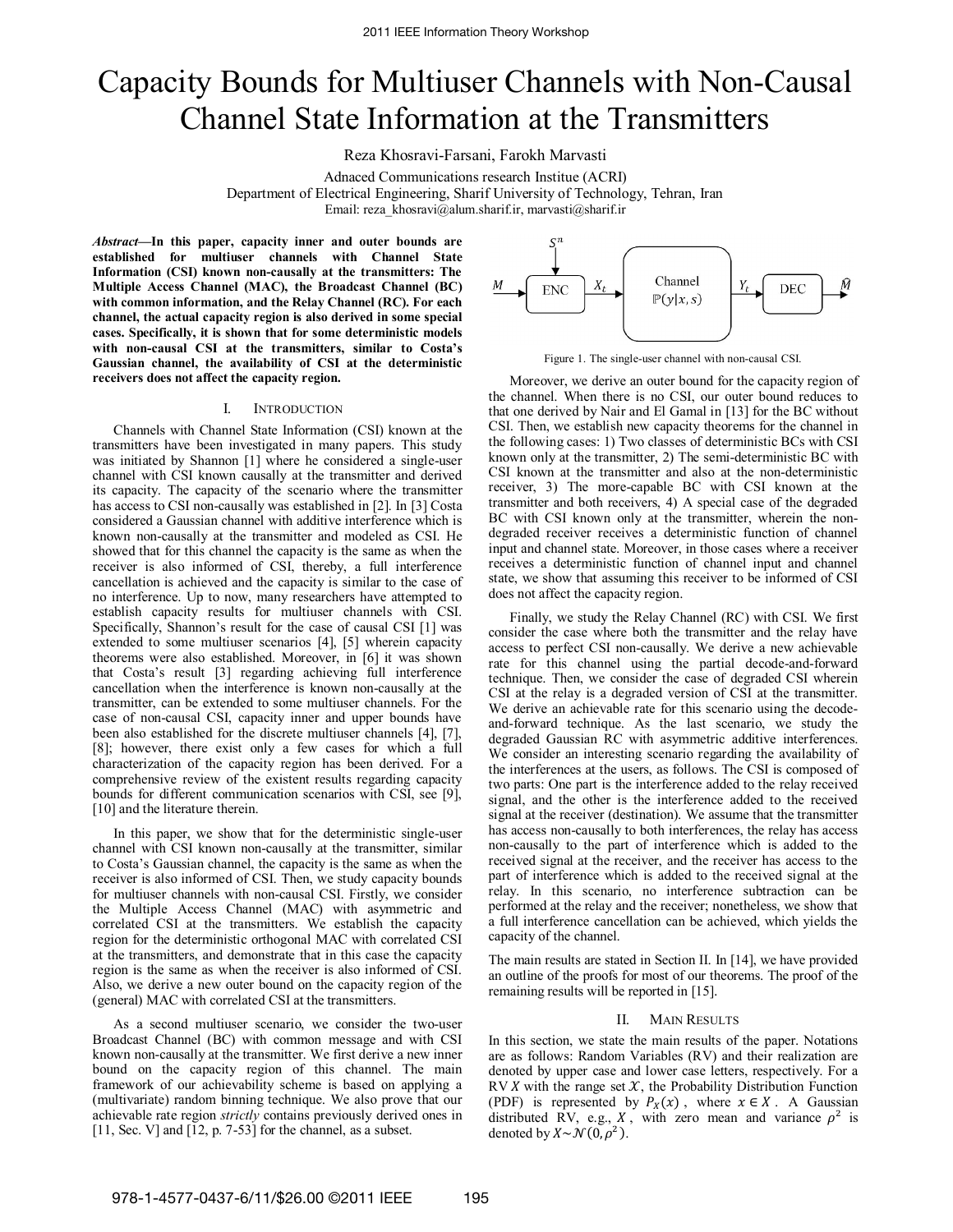## *A. The single-user channel with CSI*

*Definition:* The single-user channel with CSI, denoted by  $\{\mathcal{S}, P_{\mathcal{S}}(s), \mathcal{X}, \mathcal{Y}, \mathbb{P}(y|x, s)\}$ , is a channel with input alphabet  $\mathcal{X}$  and output alphabet  $\mathcal{Y}$ . The RV  $S$  denotes the channel state which is distributed over the alphabet S according to the known PDF  $P_s(s)$ . For discrete channels all alphabets are finite sets. The transition probability function  $\mathbb{P}(y|x, s)$  describes the relation of channel input, channel state and channel output. The channel model has been depicted in Fig. 1. In this paper, we assume that the state process is non-causally known at the transmitter. The definition of the code and also the capacity for the channel can be found in the literature [9]. Here, due to limited space, they will be omitted.

As mentioned, the capacity of this channel was derived in [2] which is given by the following:

$$
\max_{P_{XU|S}} I(U;Y) - I(U;S)
$$
 (1)

Also, for the case where the CSI is available at both transmitter and receiver, the capacity is expressed as [9]:

$$
\max_{P_{X|S}} I(X;Y|S) \tag{2}
$$

Now, let us assume that the channel is deterministic: There exists a deterministic function  $f: \mathcal{X} \times \mathcal{S} \to \mathcal{Y}$  such that  $Y = f(X, \mathcal{S})$ . For this model, we show that similar to Costa's Gaussian channel with additive interference [3], the capacity when CSI is only available at the transmitter is the same as when it is available at both transmitter and receiver.

*Observation: The capacity of the deterministic single-user channel with non-causal CSI at the transmitter is similar to the case where CSI is available at both transmitter and receiver and is given by:*

$$
\max_{P_{X|S}} H(Y|S) \tag{3}
$$

*Proof:* The achievability is derived from (1) by setting  $U = Y$ . On the one hand, for deterministic channel, (2) reduces to (3).  $\blacksquare$ 

As the channel is deterministic (noiseless), this scenario may be well named as "*clean writing on dirty paper*". Subsequently, we demonstrate a same result for some multiuser channels with noncausal CSI at the transmitters.

## *B. The MAC with CSI*

Now, consider the MAC with non-causal CSI at the transmitters, as depicted in Fig. 2.

*Definition:* The two-user MAC with CSI, denoted by  $\{\mathcal{S}_1, \mathcal{S}_2, P_{\mathcal{S}_1 \mathcal{S}_2}(\mathcal{S}_1, \mathcal{S}_2), \mathcal{X}_1, \mathcal{X}_2, \mathcal{Y}, \mathbb{P}(y | x_1, x_2, s_1, s_2)\},\}$  is a channel with input alphabets  $\mathcal{X}_1$ ,  $\mathcal{X}_2$  and output alphabet  $\mathcal{Y}$ . The channel state is the random pair  $(S_1, S_2)$  which is distributed over the set  $S_1 \times S_2$  according to  $P_{S_1S_2}(s_1, s_2)$ . The transition probability function  $\mathbb{P}(y|x_1, x_2, s_1, s_2)$  describes the relation of channel inputs, channel state and channel output. As depicted in Fig. 2., the first transmitter has access to  $S_1$  and the second one has access to  $S_2$ , both non-causally. Each transmitter sends a private message over the channel and the receiver decodes both messages.

The MAC with CSI has been investigated in [5], [7], [16]; specifically, for the case of correlated  $S_1, S_2$ , an achievable rate region has been reported for the channel in [16]:

*Lemma 1* **[16]:** The following rate region is achievable for the MAC with non-causal CSI at the transmitters:

$$
\bigcup_{P_{X_1V_1|S_1}P_{X_2V_2|S_2}} \begin{cases} (R_1,R_2) \in \mathbb{R}^2_+;\\ R_1 \leq I(V_1;Y|V_2) - I(V_1;S_1|V_2) \\ R_2 \leq I(V_2;Y|V_1) - I(V_2;S_2|V_1) \\ R_1+R_2 \leq I(V_1,V_2;Y) - I(V_1,V_2;S_1,S_2) \end{cases} \bigg\}
$$



Figure 2. The MAC with asymmetric non-causal CSI.

In [6], it was shown that for Gaussian MAC with additive interference known non-causally at both transmitters the capacity region is the same as when the interference is known also at the receiver. Now the question is that if this property holds for the deterministic MAC, similar to the single-user channel? Unfortunately, using the achievable rate region (4), the capacity region of the deterministic MAC with non-causal CSI at the transmitters cannot be derived in general. Due to this, we restrict our attention to a subclass of MACs called *orthogonal MAC*.

*Definition:* The two-user MAC with CSI is said to be orthogonal if the receiver alphabet  $y = y_1 \times y_2$  and the channel transition probability function satisfies:

$$
\mathbb{P}(y|x_1, x_2, s_1, s_2) = \mathbb{P}(y_1|x_1, s_1)\mathbb{P}(y_2|x_2, s_2)
$$
\n(5)

For the orthogonal MAC with non-causal CSI at the transmitters, when  $S_1$ ,  $S_2$  are independent, one can show that the capacity region is given by:

$$
\bigcup_{P_{X_1V_1|S_1}P_{X_2V_2|S_2}} \left\{ \begin{aligned} & (R_1, R_2) \in \mathbb{R}_+^2: \\ & R_1 \le I(V_1; Y_1) - I(V_1; S_1) \\ & R_2 \le I(V_2; Y_2) - I(V_2; S_2) \end{aligned} \right\}
$$
 (6)

For the case of correlated  $S_1$ ,  $S_2$ , the channel is not decomposed in two separate ones and hence establishing the capacity region in general case is still difficult. Nevertheless, in the following, we derive the capacity region of the deterministic orthogonal MAC with CSI for the case of correlated  $S_1, S_2$ . In this model, there exist deterministic functions  $f_1: \mathcal{X}_1 \times \mathcal{S}_1 \to \mathcal{Y}_1$  and  $f_2: \mathcal{X}_2 \times \mathcal{S}_2 \to$  $\mathcal{Y}_2$  such that  $Y_1 = f_1(X_1, S_1)$  and  $Y_2 = f_2(X_2, S_2)$ .

*Proposition 1: The capacity region of the deterministic orthogonal MAC with non-causal CSI at the transmitters, where*  $S_1, S_2$  are correlated, is the same as when both  $S_1, S_2$  are also *available at the receiver and is given by:*

$$
\bigcup_{P_{X_1|S_1}P_{X_2|S_2}} \{ (R_1, R_2) \in \mathbb{R}_+^2 : (R_1 \le H(Y_1|S_1), R_2 \le H(Y_2|S_2) \}
$$
\n
$$
(7)
$$

*Proof:* Refer to [14, Appendix]. ■

To the best of our knowledge, there is no capacity outer bound for the general MAC with non-causal CSI at the transmitters. In the next theorem, we present an outer bound on the capacity region of this channel.

*Theorem 1: The following rate region is an outer bound for the capacity region of the two-user MAC with non-causal CSI at the transmitters* (S<sub>1</sub>, S<sub>2</sub> are correlated):

$$
\bigcup_{P_{X_1X_2V_1V_2|S_1S_2}} \begin{cases} (R_1,R_2) \in \mathbb{R}_+^2 \colon \\ R_1 \le I(V_1;Y|V_2) + I(V_2;S_2) - I(V_1,V_2;S_1,S_2) \\ R_2 \le I(V_2;Y|V_1) + I(V_1;S_1) - I(V_1,V_2;S_1,S_2) \\ R_1 + R_2 \le I(V_1,V_2;Y) - I(V_1,V_2;S_1,S_2) \end{cases} \tag{8}
$$

*Proof:* Refer to [14, Appendix].  $\blacksquare$ 

(4)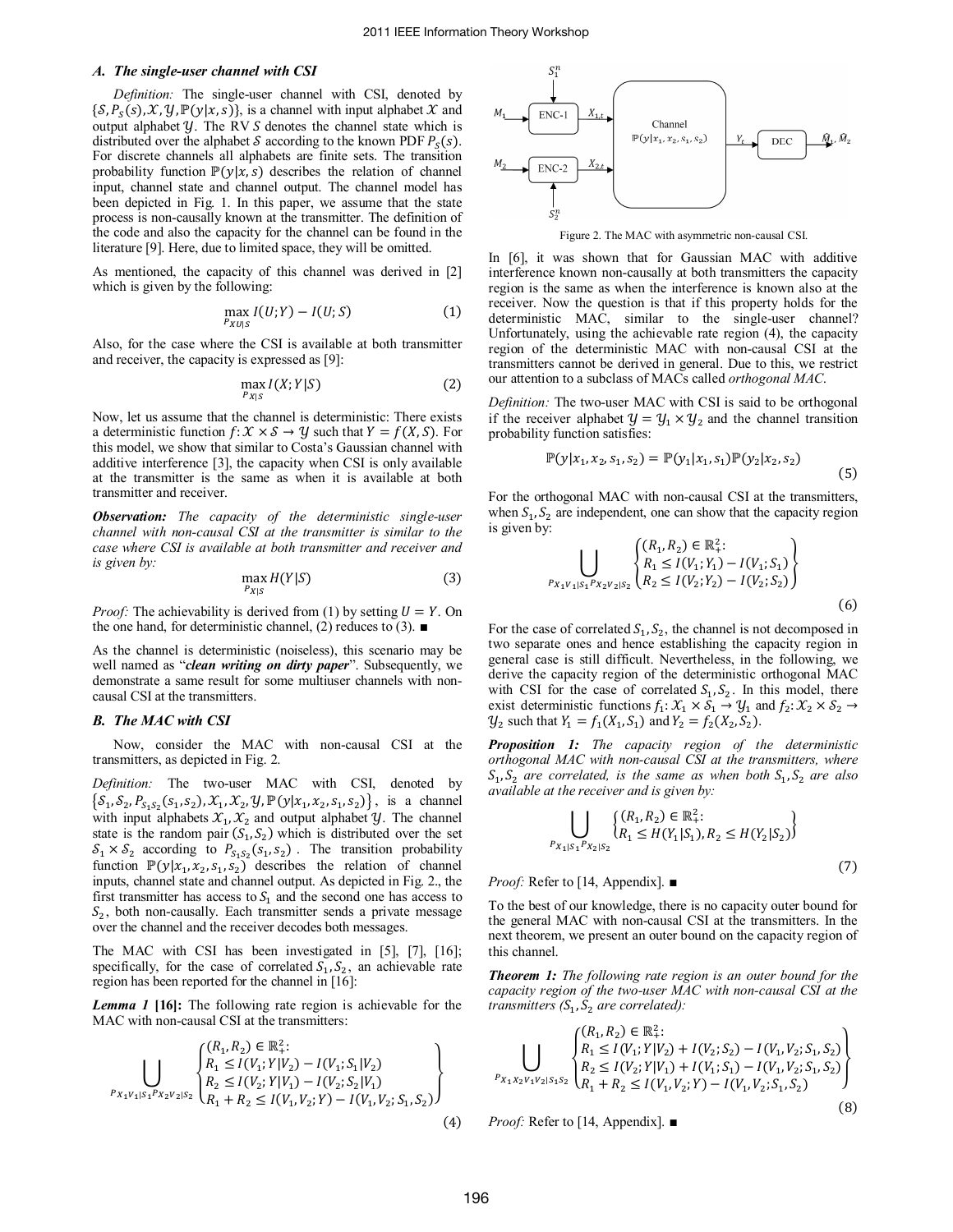

Figure 3. The BC with non-causal CSI.

*Remark:* Consider the following rate region:

$$
\bigcup_{P_{X_1X_2V_1V_2|S_1S_2}} \begin{cases} (R_1, R_2) \in \mathbb{R}_+^2: \\ R_1 \le I(V_1; Y|V_2) - I(V_1; S_1|V_2) \\ R_2 \le I(V_2; Y|V_1) - I(V_2; S_2|V_1) \\ R_1 + R_2 \le I(V_1, V_2; Y) - I(V_1, V_2; S_1, S_2) \end{cases}
$$
(9)

The mutual information functions in the rate region (9) are identical to the achievable rate region (4). However, the union in (9) is taken over a larger set of joint PDFs. It can be easily seen that the derived outer bound (8) is a subset of the rate region (9). Therefore, the rate region (9) also constitutes an outer bound (weaker than (8)) on the capacity region.

# *C. The BC with CSI*

Then, consider the BC with common message and with CSI known non-causally at the transmitter.

*Definition:* The two-user BC with CSI, denoted by  $\{S, P_S(s), X, Y_1, Y_2, \mathbb{P}(y_1, y_2 | x, s)\}$ , is a channel with input alphabet  $X$  and output alphabets  $\mathcal{Y}_1, \mathcal{Y}_2$ . The channel state is the RV S which is distributed over the set S according to  $P_s(s)$ . The transition probability function  $\mathbb{P}(y_1, y_2 | x, s)$  describes the relation of channel input, channel state and channel outputs. The transmitter has access to CSI non-causally. The channel model has been depicted in Fig. 3. The transmitter sends two private messages, as well as a common message over the channel. Each receiver decodes its respective private message and also the common message.

Firstly, we derive a new achievable rate region for this channel.

*Theorem 2: The following rate region is achievable for the twouser BC with common message and with CSI known non-causally at the transmitter:*

$$
\left\{\begin{array}{l} \left(R_{0},R_{1},R_{2}\right)\in\mathbb{R}^{3}_{+};\\ R_{0}+R_{1}\leq I(W,V;Y_{1})-I(W,V;S)\\ R_{0}+R_{2}\leq I(W,U;Y_{2})-I(W,U;S)\\ R_{0}+R_{1}+R_{2}\leq I(W,V;Y_{1})+I(U;Y_{2}|W)\\ -I(V;U|W)-I(V,U,W;S)\\ R_{0}+R_{1}+R_{2}\leq I(V;Y_{1}|W)+I(W,U;Y_{2})\\ -I(V;U|W)-I(V,U,W;S)\\ 2R_{0}+R_{1}+R_{2}\leq I(W,V;Y_{1})+I(W,U;Y_{2})\\ -I(V;U|W)-I(V,U,W;S)-I(W;S)\\ \end{array}\right\}
$$

*Proof:* Refer to [15].  $\blacksquare$ 

*Remarks:*

1. By setting  $S \equiv \emptyset$ , the achievable rate region (10) reduces to Marton's achievable rate region for the two-user BC [17], [18].

2. Our achievable rate region (10) *strictly* contains both those ones derived in  $[11, \text{Sec. V}]$  and  $[13, p. 7-53]$ , as a subset. The proof can be found in [14, Appendix].

The achievable rate region (10) is optimal in some special cases. Specifically, consider the deterministic BC with CSI known noncausally at the transmitter: There exist deterministic functions  $f_1: X \times S \to Y_1$  and  $f_2: X \times S \to Y_2$  such that  $Y_1 = f_1(X, S)$  and  $Y_2 = f_2(X, S)$ . In [6] and [11], it was shown that the capacity region of the two-user Gaussian BC (without common message) with additive interferences is the same as when the interferences (CSI) are also known at both receivers. In the next theorem we derive a similar result for the deterministic BC with CSI.

*Theorem 3: The capacity region of the deterministic BC (without common message) with CSI known non-causally at the transmitter is the same as when CSI is also known at both receivers and is given by:*

$$
\bigcup_{P_{X|S}} \begin{cases} (R_1, R_2) \in \mathbb{R}_+^2 : \\ R_1 \le H(Y_1|S) \\ R_2 \le H(Y_2|S) \\ R_1 + R_2 \le H(Y_1, Y_2|S) \end{cases}
$$
 (11)

*Proof:* The achievability is obtained from (10) by setting  $R_0 = 0$ ,  $W \equiv \emptyset$ ,  $V = Y_1$  and  $U = Y_2$ . The converse part is derived using the cut-set outer bound for channels with CSI [15].  $\blacksquare$ 

*Remark:* This is the first class of BCs with CSI known noncausally only at the transmitter for which the capacity region is characterized.

For the case of transmitting both common and private messages, we derive the capacity region of the deterministic BC with CSI satisfying:

$$
I(Y_1; Y_2 | S) = 0 \tag{12}
$$

for all joint PDFs  $P_{X|S}$ .

*Proposition 2: The capacity region of the deterministic BC with common message and with CSI known non-causally only at the transmitter which satisfies the condition (12) is given by:*

$$
\bigcup_{P_{X|S}} \begin{Bmatrix} (R_1, R_2) \in \mathbb{R}_+^2 : \\ R_0 + R_1 \le H(Y_1|S) \\ R_0 + R_2 \le H(Y_2|S) \end{Bmatrix}
$$
 (13)

*Proof:* Refer to [14, Appendix].

*Remarks:*

1. Proposition 2 generalizes the result of [19, Sec. IV.A] to the case of both common and private messages.

2. In general, the capacity result established in Proposition 2, cannot be deduced by the achievable rate region previously derived in [11, Sec. V].

We also derive an outer bound on the capacity region of the channel.

*Theorem 4: The following rate region is an outer bound for the two-user BC with non-causal CSI at the transmitter:*

$$
\bigcup_{P_{XUV|S}} \begin{Bmatrix} (R_0, R_1, R_2) \in \mathbb{R}^3_+; \\ R_0 + R_1 \le I(V; Y_1 | S) \\ R_0 + R_2 \le I(U; Y_2 | S) \\ R_0 + R_1 + R_2 \le I(X; Y_1 | U, S) + I(U; Y_2 | S) \\ R_0 + R_1 + R_2 \le I(X; Y_2 | V, S) + I(V; Y_1 | S) \end{Bmatrix}
$$
\n(14)

*Proof:* Refer to [14, Appendix].■

*Remarks:*

(10)

1. The rate region (14) continues to be an outer bound for the channel when CSI is also available at both receivers.

2. By setting  $S \equiv \emptyset$  the rate region (14) reduces to Nair-El Gamal outer bound [14] on the capacity region of the two-user BC.

Now, we present some classes of channels for which the achievability scheme (10) and the outer bound (14) agree, which yields the capacity region. As the first scenario, in the next theorem, we establish the capacity region of the two-user BC with non-causal CSI at the transmitter where one receiver receives a deterministic function of the channel input and the channel state, and the other has access to CSI.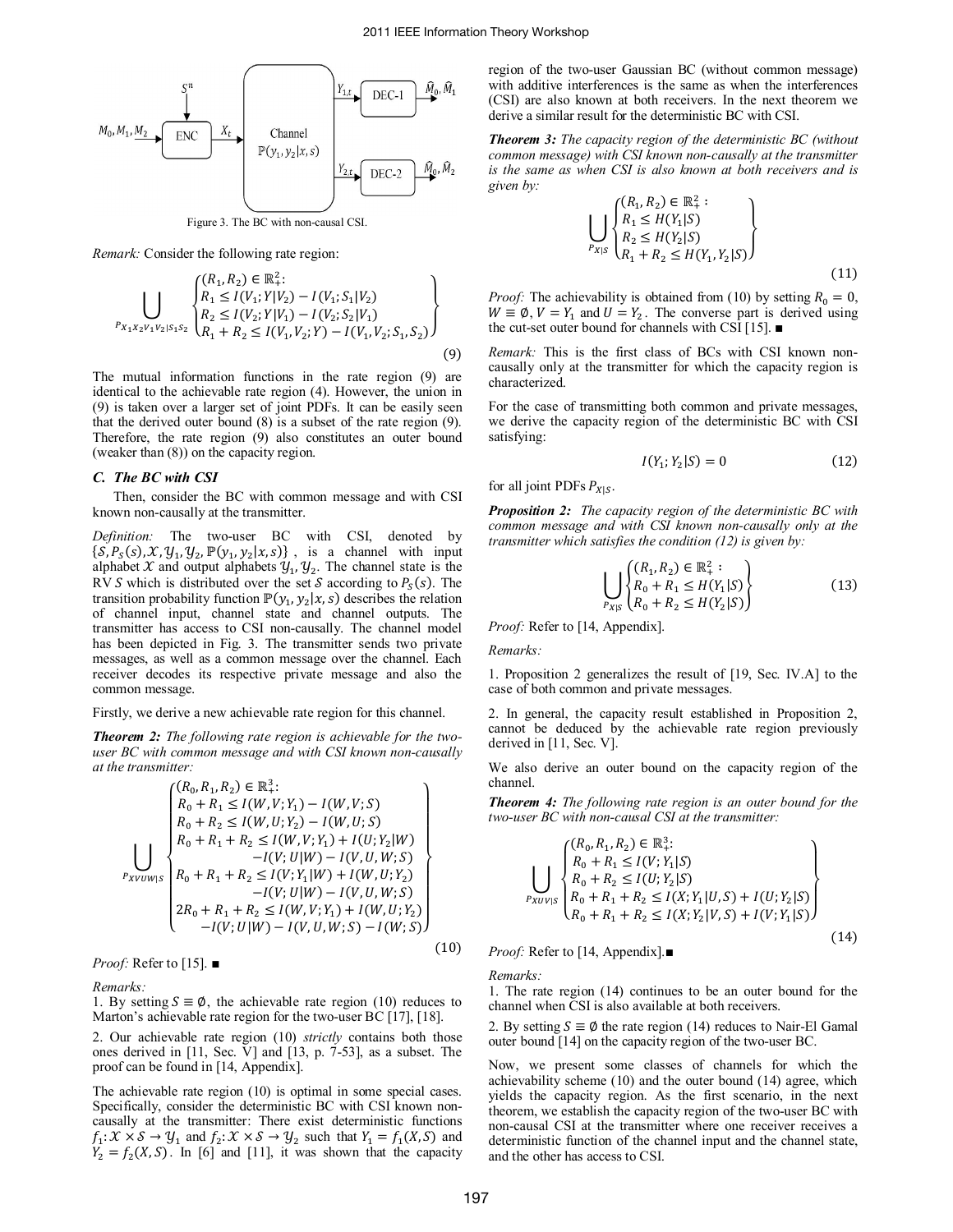*Theorem 5: Consider the semi-deterministic BC (without common message) with CSI known non-causally at the transmitter, wherein there exists a deterministic function*  $f_1: \mathcal{X} \times \mathcal{S} \rightarrow \mathcal{Y}_1$  such *that*  $Y_1 = f_1(X, S)$ *. Moreover, assume that the CSI is also known at the second receiver. In this case, the capacity region is the same as when both receivers have access to CSI and is given by:*

$$
\bigcup_{P_{XU|S}} \begin{cases} (R_1, R_2) \in \mathbb{R}_+^2; \\ R_1 \le H(Y_1|S) \\ R_2 \le I(U; Y_2|S) \\ R_1 + R_2 \le H(Y_1|U, S) + I(U; Y_2|S) \end{cases}
$$
 (15)

*Proof:* The achievability is obtained from (10) by setting  $W \equiv \emptyset$ ,  $V = Y_1$  and replacing  $Y_2$  with  $(Y_2, S)$ . The converse part is derived from (14) by considering that  $I(V; Y_1 | S) \leq H(Y_1 | S)$ , and  $Y_1 =$  $f_1(X, S)$ .  $\blacksquare$ 

As another scenario, we also determine the capacity region of the more-capable BC with non-causal CSI at the transmitter, for the case where both receivers have access to CSI.

*Definition:* The BC with CSI known non-causally at the transmitter is said to be more-capable if

$$
I(X; Y_2|S) \le I(X; Y_1|S) \tag{16}
$$

for all joint PDFs  $P_{X|S}(x|s)$ .

*Proposition 3: The capacity region of the two-user more-capable BC (16) with common message and with CSI known non-causally at the transmitter and also at both receivers is given by:*

$$
\bigcup_{P_{XU|S}} \begin{Bmatrix} (R_0, R_1, R_2) \in \mathbb{R}_+^3: \\ R_0 + R_2 \le I(U; Y_2 | S) \\ R_0 + R_1 + R_2 \le I(X; Y_1 | U, S) + I(U; Y_2 | S) \\ R_0 + R_1 + R_2 \le I(X; Y_1 | S) \end{Bmatrix}
$$
(17)

*Proof:* The achievability is derived from (10) by setting  $W \equiv U$ ,  $V \equiv X$ , and also replacing  $Y_1$  with  $(Y_1, S)$  and  $Y_2$  with  $(Y_2, S)$ . The converse part is obtained from the outer bound (14) where the relation (16) is also exploited.  $\blacksquare$ 

In [4] an achievable rate region was derived for the degraded BC with non-causal CSI at the transmitter using superposition coding technique. However, the capacity region remains still unknown. In the following, we derive the capacity region of this channel under the condition that the signal of the stronger receiver is a deterministic function of the channel input and the channel state.

*Definition:* The two-user BC with CSI is said to be degraded if

$$
\mathbb{P}(y_1, y_2 | x, s) = \mathbb{P}(y_1 | x, s) \mathbb{P}(y_2 | y_1)
$$
\n(18)

It can be easily verified that the degraded BC with CSI (18), also satisfies the more-capable condition (16).

*Theorem 6: The capacity region of the degraded BC (18) with common message and with non-causal CSI at the transmitter, wherein there exists a deterministic function*  $f_1$ :  $\mathcal{X} \times \mathcal{S} \rightarrow \mathcal{Y}_1$  *such that*  $Y_1 = f_1(X, S)$ *, is given by the following:* 

$$
\bigcup_{P_{XU|S}} \begin{Bmatrix} (R_0, R_1, R_2) \in \mathbb{R}^3_+ \\ R_1 \le H(Y_1 | U, S) \\ R_0 + R_2 \le I(U; Y_2) - I(U; S) \end{Bmatrix}
$$
\n(19)

*Moreover, the availability of CSI at the stronger receiver, i.e.,*  $Y_1$ *, does not affect the capacity region.*

*Proof:* Refer to [14, Appendix]. ■

# *D. The RC with CSI*

Finally, consider the RC with non-causal CSI.



Figure 4. The RC with non-causal CSI.

*Definition:* The RC with CSI denoted by  $\{\mathcal{S}, P_{\mathcal{S}}(s), \mathcal{X}, \mathcal{X}_r, \mathcal{Y}_r, \mathcal{Y}, \mathbb{P}(y, y_r | x, x_r, s)\}$ , is a channel with the source input alphabet  $X$ , the relay input alphabet  $X_r$ , the relay output alphabet  $\mathcal{Y}_r$  and the receiver (destination) output alphabet  $Y.$  The channel state is the RV  $S$  which is distributed over the set S according to  $P_S(s)$ . The transition probability function of the channel  $\mathbb{P}(y, y_r | x, x_r, s)$  describes the relation of channel input, channel state and channel outputs. The channel model has been depicted in Fig. 4. The transmitter sends a message over the channel and the relay assists the transmission of information to the receiver. The receiver is required to decode the transmitted message.

In [6], the case where perfect CSI is known non-causally at the transmitter and also at the relay node was considered and an achievable rate was derived for the channel using the decode-andforward technique. In the next theorem, we establish a new achievable rate for this channel based on the partial decode-andforward technique [20].

*Proposition 4: The following is an achievable rate for the RC with CSI known non-causally at the transmitter and at the relay node:*

$$
\sup \min \left\{ \begin{aligned} &I(V, U, U_r; Y) - I(V, U, U_r; S), \\ &I(V, U; Y | U_r) + I(U; Y_r | U_r, S) - I(V, U; S | U_r), \\ &I(V; Y | U, U_r) + I(U; Y_r | U_r, S) - I(V; S | U, U_r) \end{aligned} \right\} \tag{20}
$$

*where the supremum in (20) is taken over all joint PDFs*  $P_{X_rU_rXVU|S}(x_r, u_r, x, v, u|s)$  that factor as:

$$
P_{X_rU_rXVU|S} = P_{X_rU_r|S}P_{XVU|U_rS}
$$
\n<sup>(21)</sup>

$$
\begin{aligned} & \{I(V,U;Y|U_r) > I(V,U;S|U_r) \\ & I(V;Y|U,U_r) > I(V;S|U,U_r) \end{aligned} \tag{22}
$$

*Proof:* Refer to [15].  $\blacksquare$ 

*and subjected to:*

Note that the capacity of the deterministic and orthogonal RC without CSI is obtained using the achievable rate derived based on the partial decode-and-forward technique [20], [21], [22]; unfortunately, for the channel with CSI it does not seem that the achievable rate (20) leads to the capacity for the deterministic or orthogonal RC with CSI.

As the second scenario, we consider the RC with CSI where CSI is a correlated pair  $S = (S_1, S_2)$ : The transmitter has access noncausally to both  $S_1$  and  $S_2$ , while the relay has access non-causally only to  $S_1$ . In the next theorem, we derive an achievable rate for this channel using the decode-and-forward technique.

**Theorem 7:** Consider the RC with  $CSI S = (S<sub>1</sub>, S<sub>2</sub>)$  wherein the *transmitter has access non-causally to both*  $S_1$  *and*  $S_2$ *, but the relay has access non-causally only to*  $S<sub>1</sub>$ *. The following is an achievable rate:*

$$
\sup \min \left\{ \begin{matrix} I(U, U_r; Y) - I(U, U_r; S_1, S_2), \\ I(U; Y_r | U_r, S_1) - I(U; S_2 | U_r, S_1) \end{matrix} \right\} \tag{23}
$$

*where the supremum in (23) is taken over all joint PDFs*  $P_{X_rU_rXU|S_1S_2}(x_r, u_r, x, u|S_1, S_2)$  that factor as:

$$
P_{X_r U_r X U | S_1 S_2} = P_{X_r U_r | S_1} P_{X U | U_r S_1 S_2}
$$
 (24)